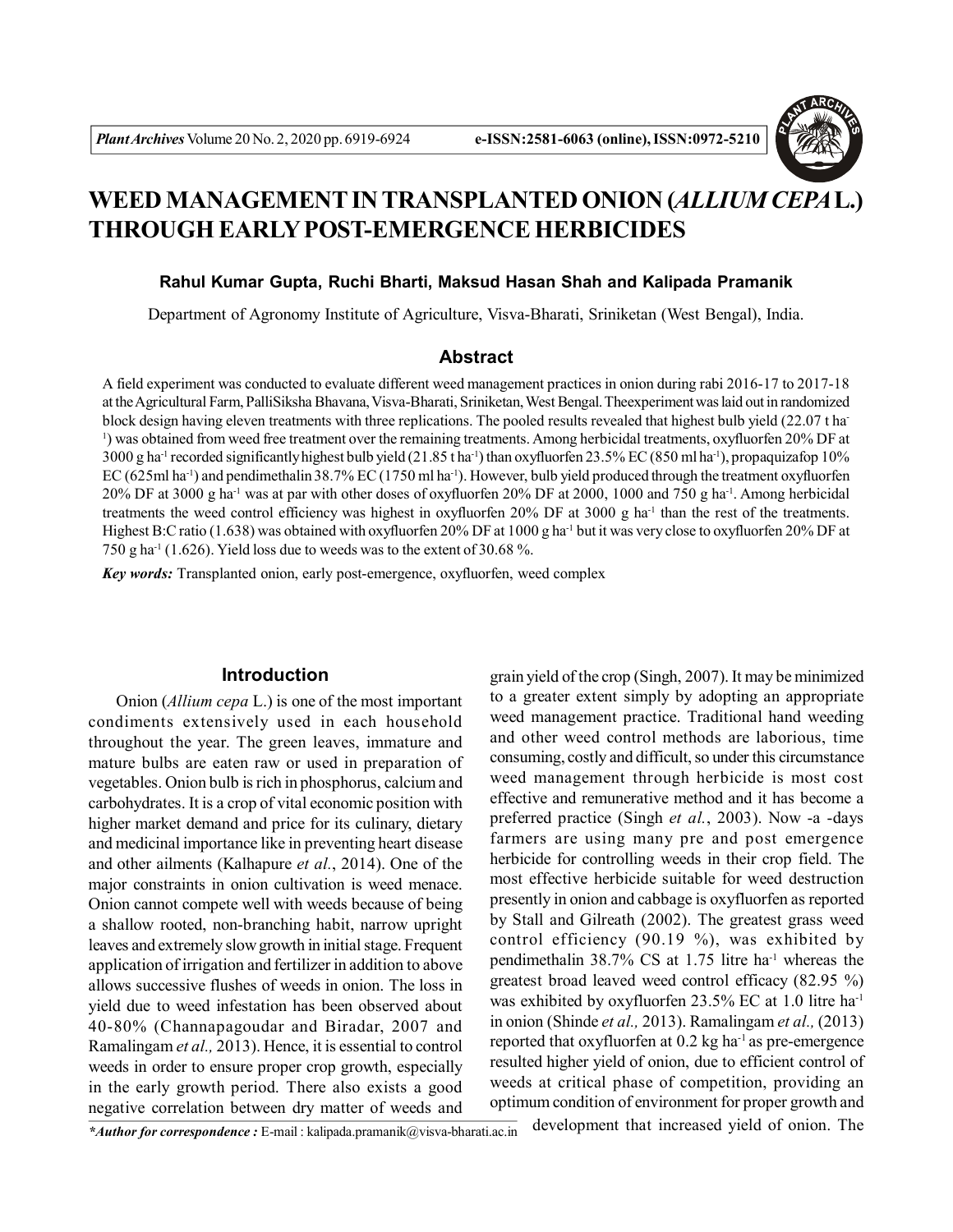lower values of total weed count, weed dry matter and higher efficiency of weed control at all the interval of growth was achieved by application of oxyfluorfen  $(23.5\%$  EC) at 0.4 kg ha<sup>-1</sup> as pre-emergence was evaluated by Ramalingam *et al.,* (2013). Vishnu *et al.,* (2015) stated that the spraying of propaquizafop at 0.09 kg ha<sup>-1</sup> in combination with oxyfluorfen at  $0.24$  kg ha<sup>-1</sup> followed by its second post emergence application at 45 days after transplanting was found to have equal effectiveness. Sahoo and Tripathy (2019) reported that application of oxyfluorfen  $23.5\%$  EC at 2 ml  $l$ <sup>-1</sup> before transplanting followed by one hand weeding at 40-60 days after transplanting reduces the weed infestations and produce higher bulb yield in onion. As weeds reduce the profitability of onion crops, judicious and timely weed management practices should be taken for better onion yield. Therefore, an experiment was designed to study the efficacy of pre and post emergence herbicides to control the weeds flora in onion crop.

#### **Materials and Methods**

The field experiment was conducted for two consecutive years *i.e.* 2016-17 and 2017-18 in *rabi* season at the Agricultural Farm, Institute of Agriculture, Visva-Bharati, Sriniketan in West Bengal (20<sup>0</sup>39/N latitude and  $87^{\circ}42^{\prime}$ E longitude with an average altitude of 58.9 m above mean sea level under typical semi-arid tropical climate. The total rainfall received during the experimental period was 2.20 mm in the year 2016-17 and 9.56 mm in the year 2017-18. The soil texture of the experimental site was sandy loam. The experimental soil 0.48 % organic carbon (Walkley and Black, 1934), 132.24kg N ha<sup>-1</sup>N (Subbiah and Asija, 1956), 12.33 kg P ha<sup>-1</sup> (Bray and Kurtz, 1945) and  $165.75$ kg K ha<sup>-1</sup> (Hanway and Heidel, 1952). The pH of the experimental soil was 6.14 (Prasad *et al*., 2006). The selected experimental site was infested with monocots like *Cynodondactylon, Cyperusrotundus, Digitariasangunialis, Echinochloacolona* and *Eleusineindica*and dicot weeds like *Chenopodium album, Amaranthus viridis, Euphorbia hirta, Parthenium hysterophorus*and *Phyllanthus niruri*. Among them predominate weeds are *Cyperusrotundus, Echinochloacolona, Chenopodium album and Amaranthus viridis.* The randomized block design was adopted. There was eight different pre and post emergences herbicides along with hand weeding, weed free and weedy check and replicated thrice. The treatments comprised of  $T_1$ -oxyfluorfen 20% DF (500 g ha<sup>-1</sup>), T<sub>2</sub>-oxyfluorfen 20% DF (750 g ha<sup>-1</sup>), T<sub>3</sub>-oxyfluorfen  $20\%$  DF (1000 g ha<sup>-1</sup>), T<sub>4</sub>-oxyfluorfen 20% DF (2000 g ha<sup>-1</sup>), T<sub>5</sub>-oxyfluorfen 20% DF (3000 g ha<sup>-1</sup>), T<sub>6</sub>-

oxyfluorfen 23.5% EC (850 ml ha<sup>-1</sup>), T<sub>7</sub>-propaquizafop 10% EC (625 mlha<sup>-1</sup>), T<sub>s</sub>-pendimethalin 38.7% EC (1750 mlha<sup>-1</sup>),  $T_{9}$ -hand weeding at 15 & 30 days after transplanting (DAT),  $T_{10}$ -weed free and  $T_{11}$ -weedy check (control). The variety used in the experiment was '*Sukhsagar'*. The 40 days old onion seedling was transplanted on  $1<sup>st</sup>$  November, 2016 and 30<sup>th</sup> October, 2017.The spacing between line was 15cm and plant to plant spacing was10 cm. the plot size was 6 m  $\times$  5 m. Light irrigation was given for the rapid seedling establishment immediately after transplanting. A general dose of N:  $P_2O_5$ : K<sub>2</sub>O for onion was applied uniformly to each plot at the rate of  $150:100:150$  kg ha<sup>-1</sup> along with farm yard manure at the rate of  $15$  t ha<sup>-1</sup> and it was applied at 15 days before transplanting of onion seedlings. The half dose of N and full quantity of  $P_2O_5$  and  $K_2O$ were applied as basal on the day of transplanting. Rest half quantity of nitrogen was applied in two equal splits as top dressing at 30 and 60 days after transplanting (DAT). Oxyfluorfen and propaquizafop herbicide was applied on ten days after transplanting of onion seedlings whereas pendimethalin was applied as preemergence. Appropriate dose of herbicides was applied through battery operated knapsack sprayer fitted with a flat fan type nozzle. The data on plant height and numbers of leaves plant-1 were randomly recorded from ten selected plant. Yield attributing parameters and bulb yield were taken after the harvested of onion.

Weed density was recorded at 45 and 55 days after transplanting of crop by placing a quadrat of  $0.5 \text{ m} \times 0.5$ m randomly from three places in each plot. The population of weed count was recorded species-wise and expressed as number m-2. The weeds from each category dried in hot air oven at  $70^{\circ}$ C till the weight becomes constant. The dry weight was expressed as  $g m<sup>2</sup>$  separately for each category.

## **Weed control efficiency (WCE)**

Weed control efficiency was calculated by using the following formula given by Mani *et al.,* (1973) as follows:

$$
WCE (\%) =
$$

*Need dry weight in* 
$$
weedy check(g) – Weed dry weight interament(g)
$$
  
*Weed dry weight in*  $weed check(g)$ 

$$
\times\,100
$$

## **Weed index (WI)**

"Weed index is the per cent reduction in crop yield under a particular treatment due to the presence of weeds in comparison to weed free plot" as stated by Gill and Kumar (1969).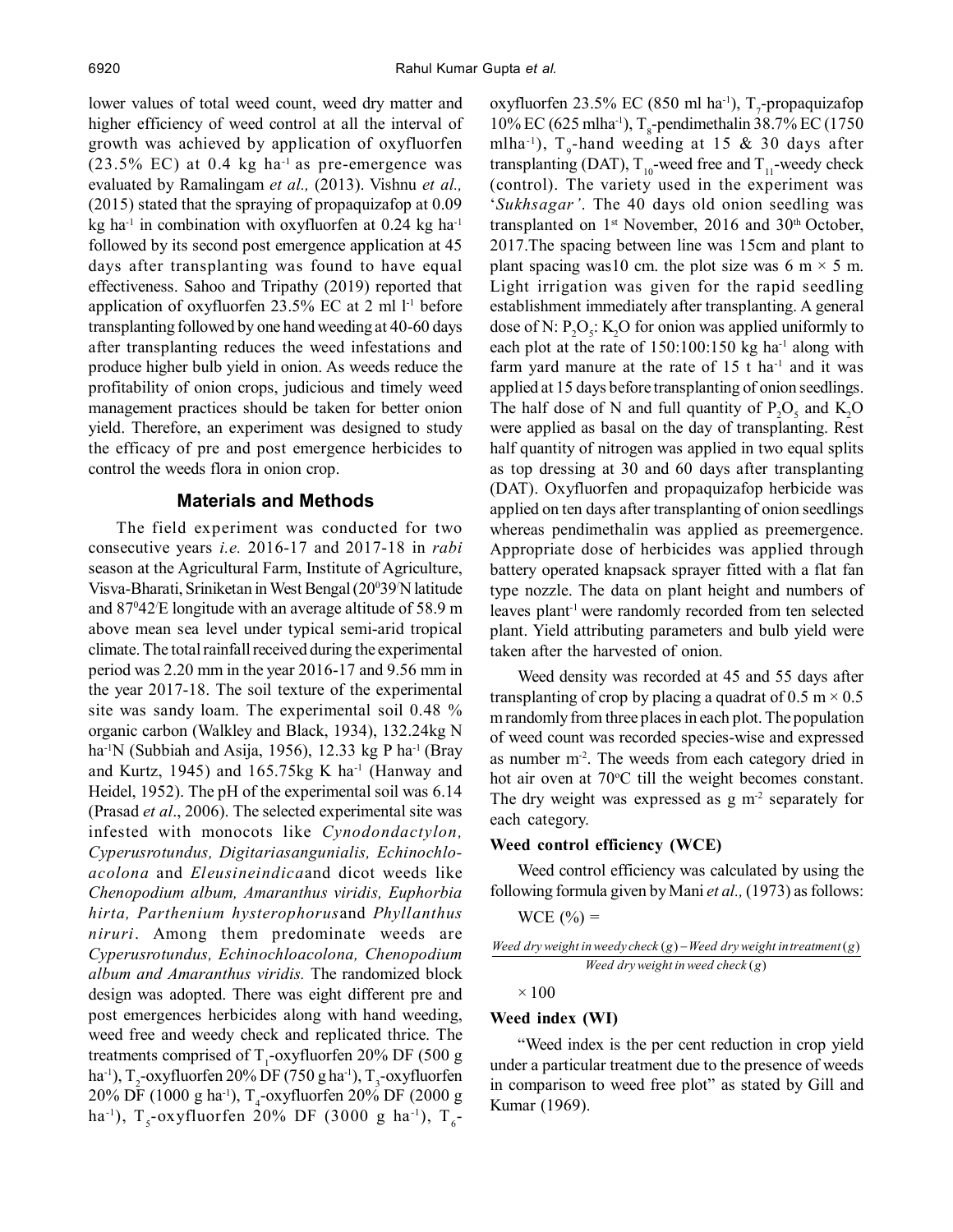|                                     | <b>Dose</b>                     | <b>Total</b>   |               | <b>Total dry</b> |               | Weed control       |          | Weed   |
|-------------------------------------|---------------------------------|----------------|---------------|------------------|---------------|--------------------|----------|--------|
| <b>Treatments</b>                   |                                 | weeds $m^{-2}$ |               | weight $(g m-2)$ |               | efficiency $(\% )$ |          | index  |
|                                     |                                 | <b>40 DAT</b>  | <b>55 DAT</b> | 40 DAT           | <b>55 DAT</b> | 40 DAT             | $55$ DAT | $(\%)$ |
| T,-Oxyflourfen 20% DF               | $500 \text{ g} \text{ ha}^{-1}$ | 4.31(18.1)     | 4.67(21.27)   | 2.98(8.38)       | 3.28(10.25)   | 69.75              | 69.61    | 16.27  |
| $T2$ - Oxyflourfen 20% DF           | 750 g ha $^{-1}$                | 3.60(12.44)    | 3.95(15.08)   | 2.61(6.33)       | 2.83(7.58)    | 77.18              | 77.63    | 4.71   |
| T <sub>2</sub> -Oxyflourfen 20% DF  | $1000 g h a^{-1}$               | 3.54(12.04)    | 3.90(14.76)   | 2.53(5.91)       | 2.67(6.64)    | 78.72              | 80.26    | 3.26   |
| T <sub>4</sub> -Oxyflourfen 20% DF  | $2000 g h a^{-1}$               | 3.45(11.43)    | 3.80(13.94)   | 2.44(5.47)       | 2.61(6.34)    | 80.31              | 81.09    | 1.68   |
| T <sub>c</sub> -Oxyflourfen 20% DF  | $3000 g h a^{-1}$               | 3.26(10.16)    | 3.55(12.1)    | 2.28(4.71)       | 2.33(4.94)    | 82.98              | 85.32    | 1.00   |
| $T_c$ -Oxyflourfen 23.5% EC         | $850$ ml ha <sup>-1</sup>       | 4.19(17.07)    | 4.78(22.35)   | 2.94(8.16)       | 2.97(8.40)    | 70.56              | 74.99    | 16.72  |
| $T_{2}$ -Propaquizafop 10% EC       | $625$ ml ha <sup>-1</sup>       | 4.87(23.25)    | 5.42(28.84)   | 4.21(17.23)      | 4.67(21.35)   | 37.73              | 36.75    | 30.68  |
| $T_{\circ}$ -Pendimethalin 38.7% EC | 1750 ml ha-1                    | 4.74(22.01)    | 5.28(27.43)   | 4.06(16.00)      | 4.25(17.55)   | 42.41              | 47.87    | 16.45  |
| $T_o$ -HW at 15 & 30 DAT            |                                 | 2.68(6.72)     | 3.57(12.26)   | 1.77(2.62)       | 2.52(5.84)    | 90.54              | 82.72    | 19.30  |
| $T_{10}$ -Weed Free                 |                                 | 0.71(0.00)     | 0.71(0.00)    | 0.71(0.00)       | 0.71(0.00)    | 100.0              | 100.0    | 0.00   |
| $T_{11}$ -Control                   |                                 | 8.64(74.12)    | 9.20(84.07)   | 5.31(27.75)      | 5.85(33.74)   |                    |          | 30.18  |
| Sem( $\pm$ )                        |                                 | 0.09           | 0.09          | 0.08             | 0.10          |                    |          |        |
| LSD at 5%                           |                                 | 0.25           | 0.26          | 0.25             | 0.30          |                    |          |        |

**Table 1:** Effect of weed management practices on weed population, dry weight and weed control efficiency in onion (pooled).

The original figures in parentheses were subjected to square root transformation  $\left(\sqrt{x+0.5}\right)$  before statistical analysis.

$$
WI(\%)=\frac{X-Y}{X}\times100
$$

Where,  $WI = Wed$  index;  $X = Crop$  yield from weed free plot and  $Y =$  Crop yield from the treated plot for which weed index is to be worked out. Before statistical analysis, the data on density of weeds and dry weight of data were subjected to square root  $(\sqrt{x+0.5})$ transformation to improve the homsogeneity of the variance (ANOVA) separately for each year. The observed data were then subjected to statistical analysis by following the procedure for Randomized Block Design (Sukhatme and Amble, 1995). The significant treatment effect was judged with the help of 'F' test at the 5%

**Table 2:** Effect of different herbicidal treatments on growth, yield attributes and  $g$  ha<sup>-1</sup> (82.98 and 85.32%) followed by weed index of Onion (pooled).

|                                                        |                                      | Plant  | <b>Number</b>      | <b>Bub</b> | Bulb             | B:C   |
|--------------------------------------------------------|--------------------------------------|--------|--------------------|------------|------------------|-------|
| <b>Treatments</b>                                      | <b>Dose</b>                          | height | of leaves          | weight     | yield            | ratio |
|                                                        |                                      | (cm)   | plant <sup>1</sup> | (g)        | $(t \, ha^{-1})$ |       |
| $T1$ -Oxyflourfen 20% DF                               | $500 \text{ g} \text{ ha}^{-1}$      | 55.1   | 5.7                | 67.78      | 18.48            | 1.332 |
| T <sub>2</sub> -Oxyflourfen 20% DF                     | 750 g ha $^{-1}$                     | 55.6   | 6.4                | 70.76      | 21.03            | 1.626 |
| T <sub>2</sub> -Oxyflourfen 20% DF                     | $1000 g h a^{-1}$                    | 56.2   | 6.6                | 73.26      | 21.35            | 1.638 |
| $T4$ - Oxyflourfen 20% DF                              | $\overline{2000}$ g ha <sup>-1</sup> | 59.3   | 6.7                | 75.11      | 21.70            | 1.575 |
| $T_s$ - Oxyflourfen 20% DF                             | $3000 g h a^{-1}$                    | 60.3   | 6.8                | 76.93      | 21.85            | 1.493 |
| $T_c$ -Oxyflourfen 23.5% EC                            | $850$ ml ha <sup>-1</sup>            | 54.4   | 5.7                | 70.10      | 18.38            | 1.279 |
| $T_{7}$ -Propaquizafop 10% EC                          | $625$ ml ha <sup>-1</sup>            | 53.8   | 5.7                | 69.0       | 15.30            | 0.916 |
| $T_s$ -Pendimethalin 38.7% EC 1750 ml ha <sup>-1</sup> |                                      | 53.8   | 5.0                | 67.67      | 18.44            | 1.295 |
| $T0$ -HW at 15 & 30 DAT                                |                                      | 54.5   | 5.5                | 68.85      | 17.81            | 1.182 |
| $T_{10}$ -Weed Free                                    |                                      | 56.5   | 6.7                | 75.59      | 22.07            | 1.515 |
| $T_{11}$ -Control                                      |                                      | 48.7   | 4.7                | 52.68      | 15.41            | 0.987 |
| $SEm(\pm)$                                             |                                      | 1.5    | 0.1                | 1.60       | 0.79             |       |
| LSD at $5\%$                                           |                                      | 4.4    | 0.4                | 4.71       | 2.33             |       |

#### **Results and Discussion**

## **Total weed count**

level of significance.

The results revealed that different herbicides had significant effect on weed population, dry weight and weed control efficiency table 1. The weed population and dry weight decreased irrespective of weed management practices except the weedy check at 45 and 55 DAT Fig. 1 and 2. Significantly, minimum weed population and dry weight were recorded with oxyfluorfen at 3000 g ha-<sup>1</sup> but it was at par with remaining lower dose except 500 g ha-1. Among herbicidal treatment weed control efficiency was significantly highest in oxyfluorfen at 3000

> 2000 g ha-1 (80.31 and 81.09%), 1000 g ha<sup>-1</sup> (78.72 and 80.26%) and 750 g ha<sup>-1</sup> (77.18 and 77.63%) at 40 and 55 DAT, respectively. Oxyfluorfen is a nitrodiphenyl ether herbicide which is applied for controlling pre- and postemergent monocot and dicot weeds (Sean May *et al.,* 2015). Alister *et al.,* (2009); Shaner (2014) also reported that oxyfluorfen strongly adsorbs to soil particles and remain stable within the soil profile. It inhibits protoporphyrinogen oxidase, leading to irreversible cell membrane damage. Post emergence application of oxyfluorfen causes necrosis on leaf within two days (Sahoo and Tripathy, 2019). The sign of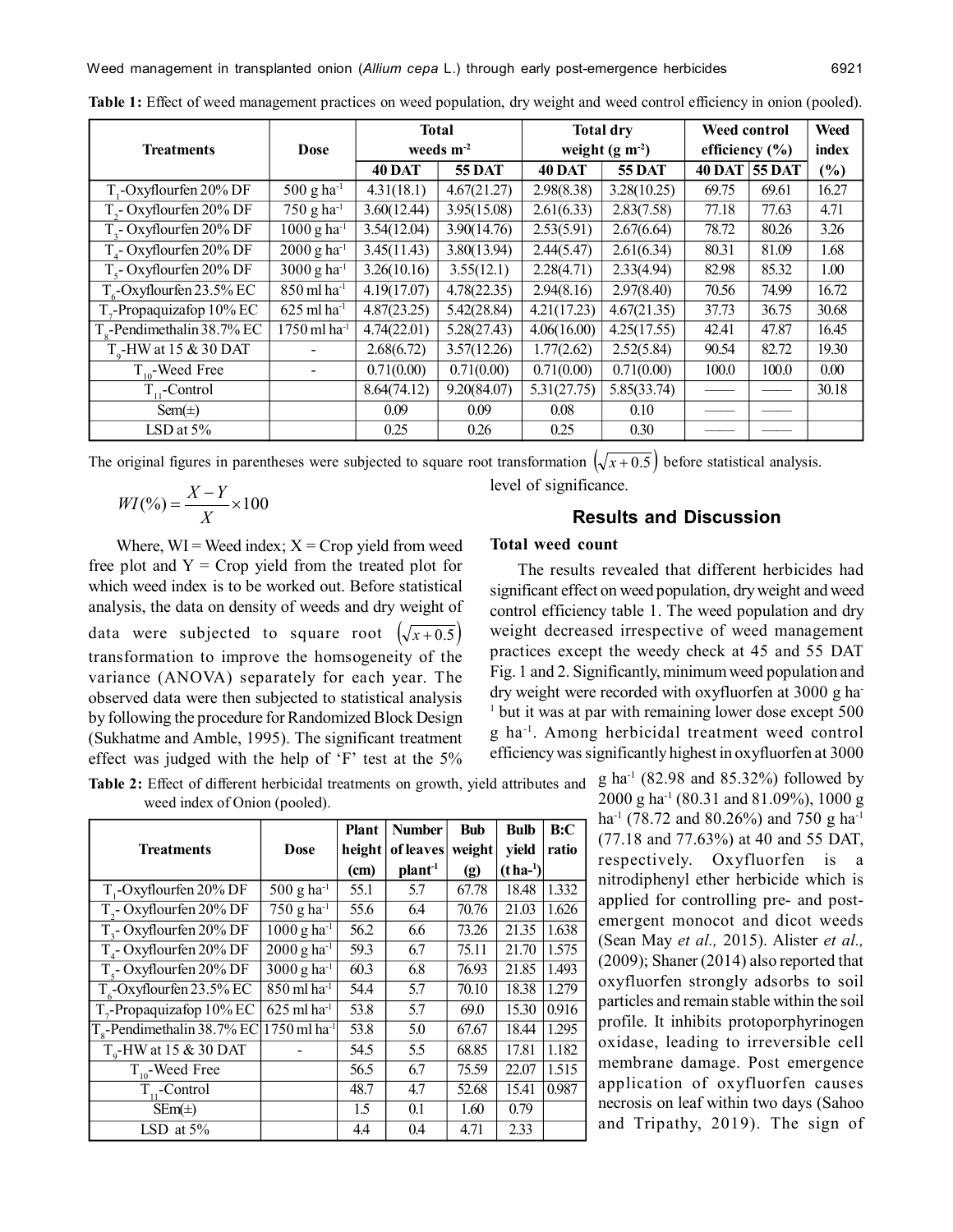phytotoxicity due to oxyfluorfen are week chlorosis, deformation of leaf and vegetation tips (Anastoasov, 2010). Therefore, the application of oxyfluorfen provides a favourable ecological environment to onion crop resulting in better bulb development and yield through early inhibition of growth of weeds.

# **Effect on vegetative growth of onion**

The pooled results revealed significantly highest

vegetative growth with the application of herbicides over weedy check plot table 2. The application of oxyfluorfen 20% DF at 3000 g ha-1 treatment recorded longest plant of 60.3 cm closely followed by 59.3, 56.2 and 55.6 cm with the oxyfluorfen 20% DF at 2000, 1000 and 750 g ha-<sup>1</sup>, respectively. Oxyfluorfen 20% DF at 3000 g ha<sup>-1</sup> treatment recorded highest numbers of leaves plant<sup>-1</sup> $(6.8)$ , closely followed by application of oxyfluorfen 20% DF



**Fig. 2:** Effect of different herbicidal treatments on density of weeds in Onion at 55 DAT.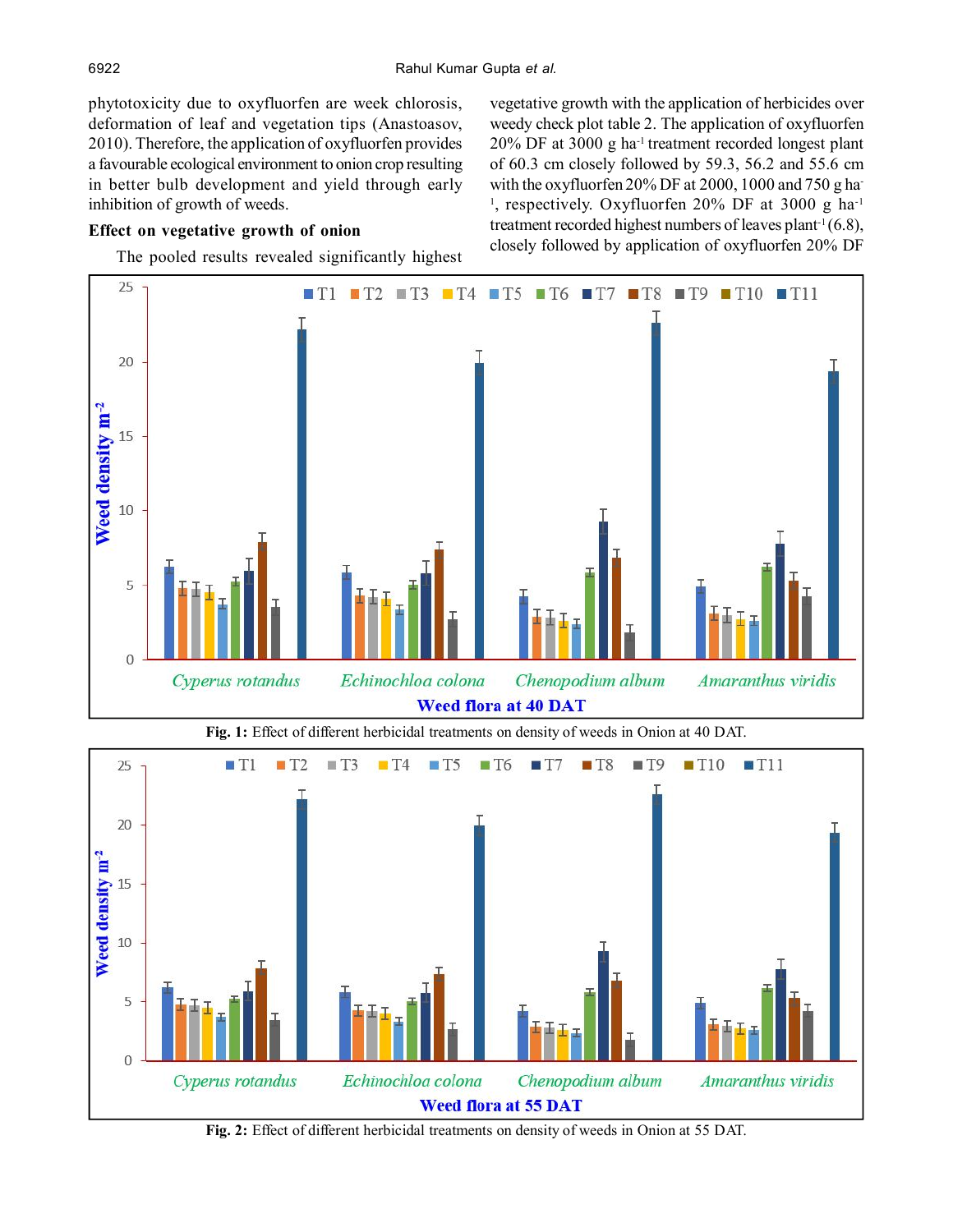at 2000g ha<sup>-1</sup>(6.7) and oxyfluorfen 20% DF at 1000g ha-<sup>1</sup> (6.6). Here, it was very much clearly observed that the application of oxyfluorfen 20% DF significantly provide a congenial condition to onion crop for its optimum vegetative growth and subsequently decrease the crop and weed competition. Weedy check plot recorded significantly dwarf plant (48.7 cm) and along with minimum number of leaves plant<sup>-1</sup>  $(4.7)$ . The results confirm the findings of Kumar (2014); Panse*et al.* (2014); Sahoo and Tripathy (2019).

#### **Effect on yield of onion**

The results on bulb weight and marketable bulb yield were presented in table 2. Application of oxyfluorfen 20% DF at  $3000 \text{ g}$  ha<sup>-1</sup> recorded significantly highest bulb weight of  $76.93$  g and  $21.85$  t ha<sup>-1</sup> of marketable bulb yield and it was statistically at par with  $T_4$ ,  $T_3$  and  $T_2$ . It indicates the relevance of application of oxyfluorfen 20 % DF herbicide for effective reduction of the weed population during the critical stages of crop growth. The higher bulb yield of onion due to effective control of weeds with oxyfluorfen was also reported by Priya *et al.,* (2012); Sahoo and Tripathy (2019). Weed index of oxyfluorfen  $20\%$  DF (3000 g ha<sup>-1</sup>) was lesser than oxyfluorfen 23.5% EC (850 ml ha<sup>-1</sup>), propaquizafop 10% EC (625 ml ha<sup>-1</sup>) and pendimethalin  $38.7\%$  EC (1750 ml ha<sup>-1</sup>).

#### **Economics**

From the economic point of view, the highest B:C ratio (1.638) was obtained with application of oxyfluorfen 20% DF at 1000 g ha-1 but it was very closely to oxyfluorfen 20% DF at 750 g ha<sup>-1</sup> (1.626). Though weeds were controlled more efficiently and bulb yield production was highest in weed free treatment but engaged more human labour and cost of cultivation is more as a result B:C ratio is low.

#### **Conclusion**

On the basis of two years experimentation, it was concluded that application of oxyfluorfen 20% DF at 750 g ha-1 as early post emergence is more efficient and convenient for reducing the biomass of weeds and increasing yield attributes and yield and economically viable method for weed control in transplanted onion.

# **Acknowledgement**

The author is thankful to Willowood Chemicals Private Ltd, 409, SalconAurum District Centre, Jasola, New Delhi-110025for providing support towards conducting the research.

# **REFERENCES**

Alister, C.A., P.A. Gomez, S. Rojas and M. Kogan (2009).

Pendimethalin and oxyfluorfen degradation under two irrigation conditions over four years application. *J. Env. Sci. Health B*., **44:** 337-43.

- Anastasov, H. (2010). Influence of oxyfluorfen on some anatomic indices in the leaves of Virginia tobacco plant (*Nicotiana tabacum* L.). *Biotech. and Biotechnol. Equip.*, **24:** 33-35.
- Bray, R.H. and L.T. Kurtz (1954). Determination of total organic and available forms of phosphorous in soil. *Soil Sci.*, **59:** 39-45.
- Channapagoudar, B.B. and N.R. Biradar (2007). Physiological Studies on weed control efficiency in direct sown onion. *Karnataka Journal of Agricultural Science,* **20:** 375-76.
- Gill, G.S. and V. Kumar (1969). Weed index, a new method for reporting weed control trials. *Indian J. Agron.*, **142:** 96– 98.
- Hanway, J.J. and H. Heidel (1952). Soil analysis methods as used in Iowa State College Soil Testing Laboratory, Bulletin 57. Ames, IA: Iowa State College of Agriculture.
- Kalhapure, A., B. Shete and M. Dhonde (2014). Weed management in onion by pre-planting and postemergence herbicides for seed production. *Indian J. Weed Sci*., **46:** 142-45.
- Kumar, U. (2014). Weed management studies in onion (*Allium cepa* L.). *Asian J. Hort*., **9:** 426-30.
- Mani, V.S., M.L. Malla, K.C. Gautam and B. Das (1973). Weed killing chemical in potato cultivation. *Proc. Natl. Acad. Sci.*, **23:** 17-18.
- Panse, R., A. Gupta, P.K. Jain, D.S. Sasode and S. Sharama (2014). Efficacy of different herbicides against weed flora in onion (Allium cepa Lindeman). *J. Crop and Weed*, **10:** 163-66.
- Prasad, R., Y.S. Shivay, D. Kumar and S.N. Sharma (2006). Learning by doing exercise in soil fertility- A practical manual for soil fertility. New Delhi: Division of Agronomy, IARI.
- Priya, S.R., P. Manickasundaram, C. Chinnusamy and M.P. Arthanari (2012). Evaluation of new formulation of oxyfluorfen (23.5 % EC) for weed control efficacy and bulb yield in onion. In: Extended Summaries, Biennial Conference of Indian Society of Weed Science, 19-20 April 2012, Thrissur. pp. 119.
- Ramalingam, S.P., C. Chinnappagounder, M. Perumal and M.A. Palanisamy (2013). Evaluation of new formulation of oxyfluorfen (23.5% EC) for weed control efficacy and bulb yield in onion. *Am. J. Plant Sci.*, **4:** 890-895.
- Sahoo, B.B. and P. Tripathy (2019). Efficacy of herbicides against weed flora in onion (*Allium cepa* L.). *J. Crop and Weed,* **15(1):** 158-163.
- Sean, May., J. Kathleen, D. Martinez Kenneth, King Michael, Ensminger and Xing Deng (2015). Environmental fate and toxicology of Oxyfluorfen, California Department of Pesticide Regulation, California Environmental Protection